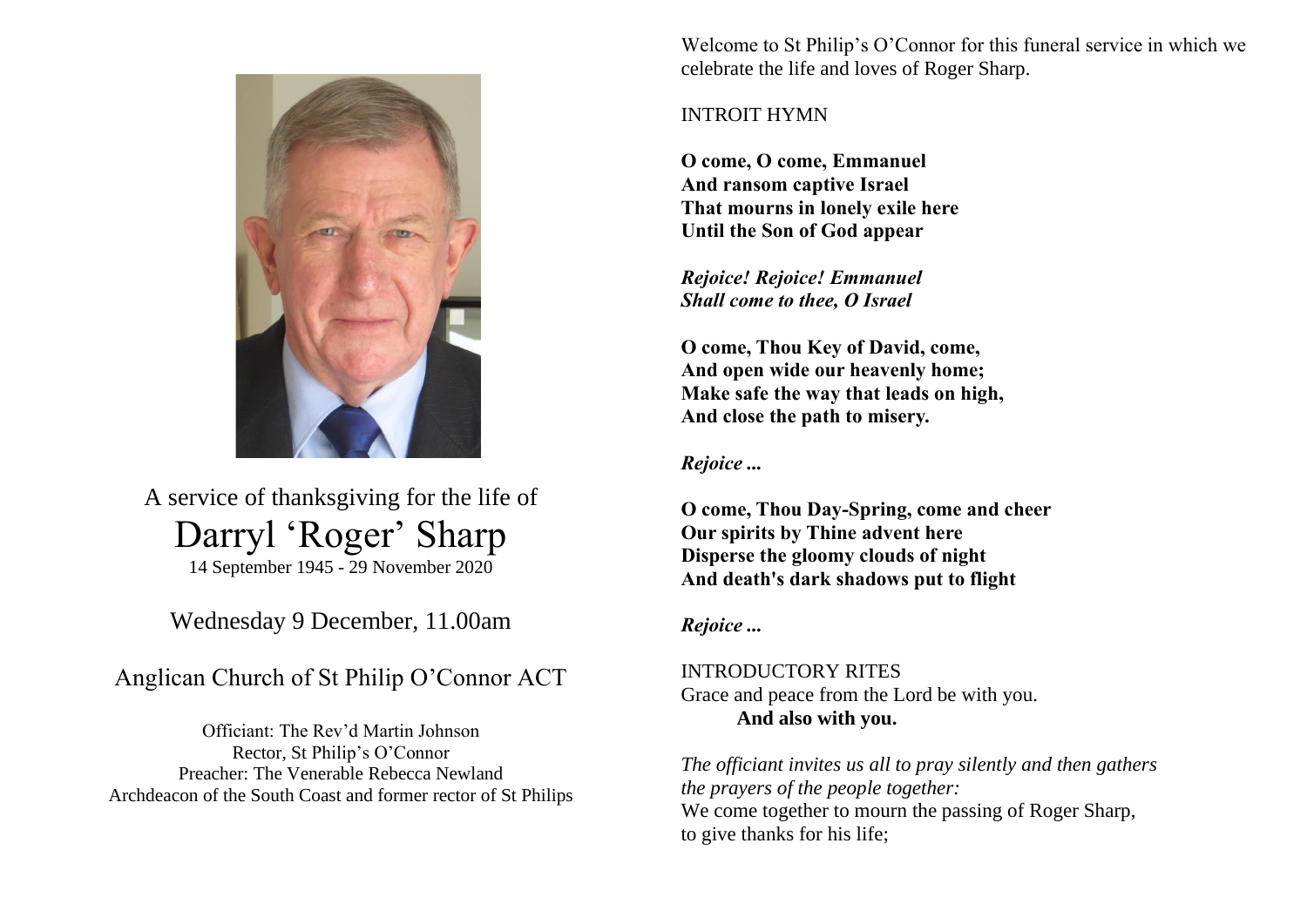to acknowledge his service to this Church and nation, and to the international community; and to express our sympathy to his family.

We believe that those who die in Christ share eternal life with him. Therefore in faith and hope we offer our prayer of thanksgiving to God in whose loving care we leave our friend.

We recall the certainty of our own coming death and judgement and we proclaim that Christ is risen; that those who believe in him will rise with him and that we are united with them in him.

#### EULOGY AND TRIBUTE

*The Eulogy for Roger will take the form of several short talks.*

- A short overview a rich life : The Rev'd. Colin Dundon on behalf of Chris Cheah
- The Country Boy : Trish Green and Doug Sharp (Roger's Sister and Brother)
- The Family Man : Eleanor Sharp (Roger's daughter)
- The Policeman and the Peacekeeper : Chief Superintendant (ret.) Peter McDonald
- Customer Service in the ACT, Roger Style : Ed Stachow (licensing services)
- A Personal reflection : The Rev'd Doug Bannerman, former rector of St Philip's and long term friend

SCRIPTURE READINGS

*We read the Psalm together* Psalm 139:13-18

**For it was you who formed my inward parts; you knit me together in my mother's womb. I praise you, for I am fearfully and wonderfully made. Wonderful are your works; that I know very well. My frame was not hidden from you, when I was being made in secret, intricately woven in the depths of the earth. Your eyes beheld my unformed substance. In your book were written all the days that were formed for me, when none of them as yet existed. How weighty to me are your thoughts, O God! How vast is the sum of them! I try to count them—they are more than the sand; I come to the end—I am still with you.**

#### HYMN BEFORE THE GOSPEL

**Now the green blade riseth, from the buried grain, Wheat that in dark earth many days has lain; Love lives again, that with the dead has been: Love is come again like wheat that springeth green.**

**In the grave they laid Him, Love who had been slain, Thinking that He never would awake again, Laid in the earth like grain that sleeps unseen: Love is come again like wheat that springeth green.**

**When our hearts are wintry, grieving, or in pain, Jesus' touch can call us back to life again, Fields of our hearts that dead and bare have been: Love is come again like wheat that springeth green.**

*We stand for the reading of the Gospel*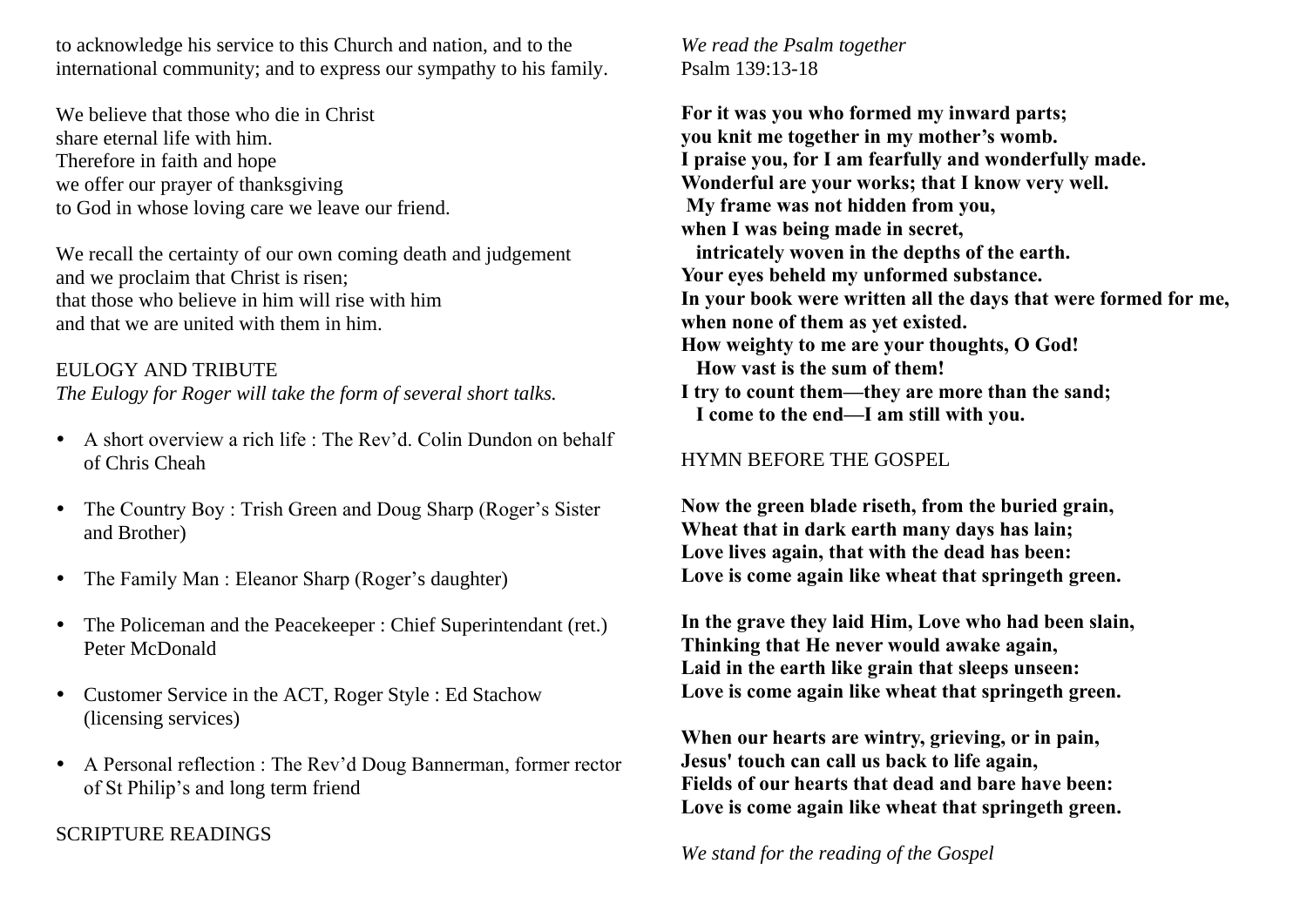# The Gospel according to St John 6:15-21

When Jesus realized that they were about to come and take him by force to make him king, he withdrew again to the mountain by himself. When evening came, his disciples went down to the lake, got into a boat, and started across the lake to Capernaum. It was now dark, and Jesus had not yet come to them. The lake became rough because a strong wind was blowing. When they had rowed about three or four miles, they saw Jesus walking on the lake and coming near the boat, and they were terrified. But he said to them, 'It is I; do not be afraid.' Then they wanted to take him into the boat, and immediately the boat reached the land towards which they were going.

#### **SERMON**

The Venerable Rebecca Newland

# THE PRAYERS

*At the end of the prayers all join together in the Lord's Prayer:*

As our saviour taught us, we are confident to pray,

**Our Father in heaven, hallowed be your name, your kingdom come, your will be done on earth as in heaven. Give us today our daily bread. Forgive us our sins as we forgive those who sin against us. Save us from the time of trial and deliver us from evil. For the kingdom, the power, and the glory, are yours now and for ever. Amen.**

*Superintendant Mick Travers of the Australian Federal Police and National President United Nations & Overseas Policing Association of Australia will recite the Police Ode followed by Presentation of Insignia*

As the sun surely sets: dawn will see it arise, for service, above self, demands its own prize. You have fought the good fight: life's race has been run, and peace, your reward, for eternity begun. And we that are left, shall never forget, rest in peace friend and colleague, for the sun has now set. We will remember. **We will remember.** Hasten the dawn.

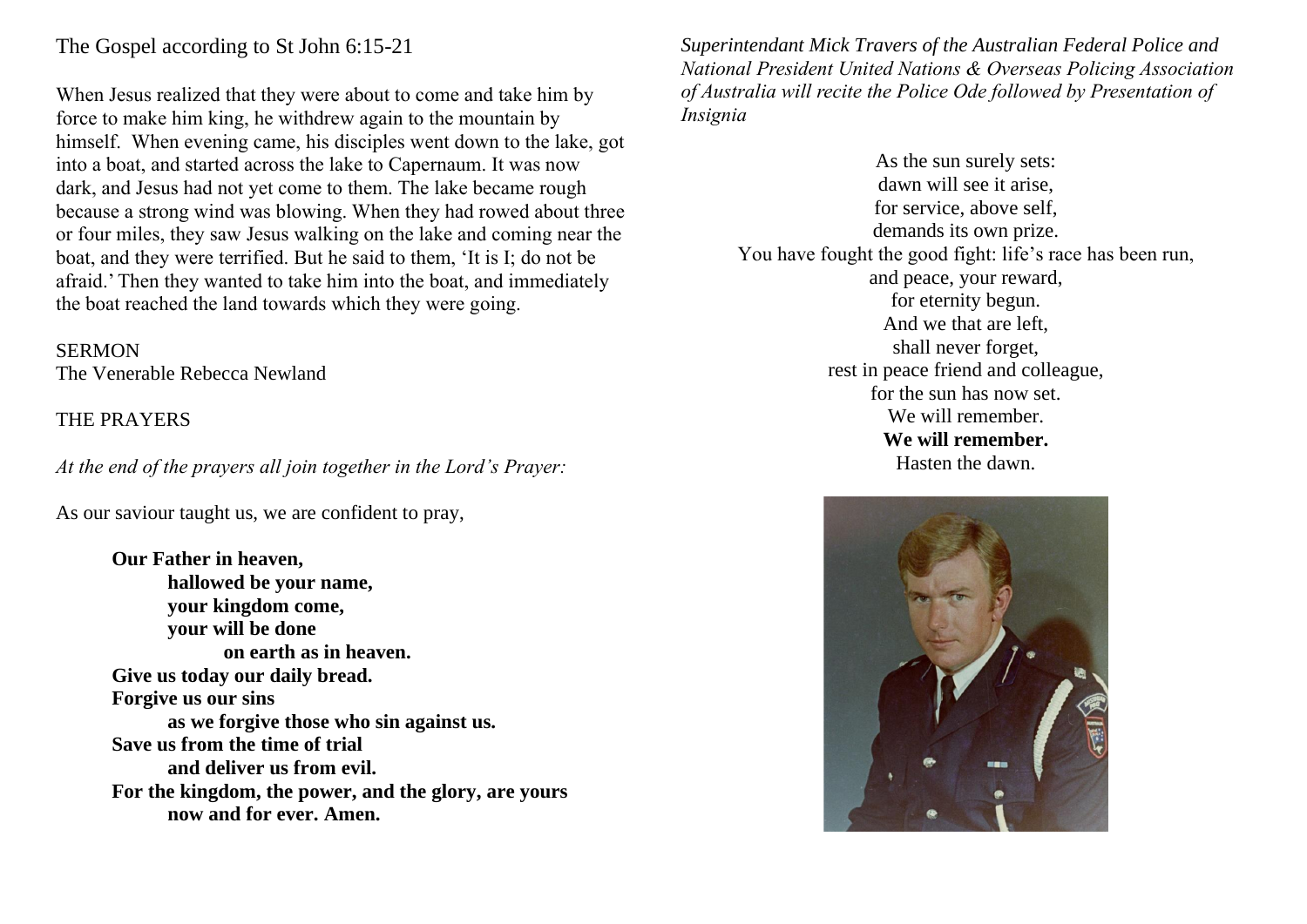### THE COMMENDATION

Lord Jesus Christ you gave new birth to our brother Roger by water and the Spirit. Grant that his death may recall to us your victory over death, and be an occasion for us to renew our trust in your Father's love. Give us, we pray, the faith to follow where you have led the way, to live and reign with the Father and the Holy Spirit, to the ages of ages. Amen.

*During the hymn Roger's coffin will be sprinkled with Holy Water a reminder that death like Baptism marks the beginning of new life.*

### HYMN OF FAREWELL

**Guide me, O thou great redeemer, Pilgrim through this barren land; I am weak, but thou art mighty, Hold me with thy powerful hand; Bread of heaven, bread of heaven Feed me now and evermore; Feed me now and evermore;.**

**Open now the crystal fountain Whence the healing stream doth flow; Let the fire and cloudy pillar Lead me all my journey through: Strong deliverer, strong deliverer; Be thou still my strength and shield; Be thou still my strength and shield.**

**When I tread the verge of Jordan, Bid my anxious fears subside; Death of death, and hell's destruction Land me safe on Canaan's side: Songs of praises, songs of praises,**

# **I will ever give to thee; I will ever give to thee.**

William Williams (1717-1791)

*A final moment's silence for personal reflection then we listen to 'East Coker' (Final Stanza) read by Jeremy Irons*

Home is where one starts from. As we grow older The world becomes stranger, the pattern more complicated Of dead and living. Not the intense moment Isolated, with no before and after, But a lifetime burning in every moment And not the lifetime of one man only But of old stones that cannot be deciphered. There is a time for the evening under starlight, A time for the evening under lamplight (The evening with the photograph album). Love is most nearly itself When here and now cease to matter. Old men ought to be explorers Here or there does not matter We must be still and still moving Into another intensity For a further union, a deeper communion Through the dark cold and the empty desolation, The wave cry, the wind cry, the vast waters Of the petrel and the porpoise. In my end is my beginning. TS Eliot (1888-1965)

Let us entrust Roger to the mercy of God.

**Holy and loving Father, by your mighty power you gave us life, and in your love you have given us new life in Christ Jesus. We entrust Roger to your merciful keeping:**